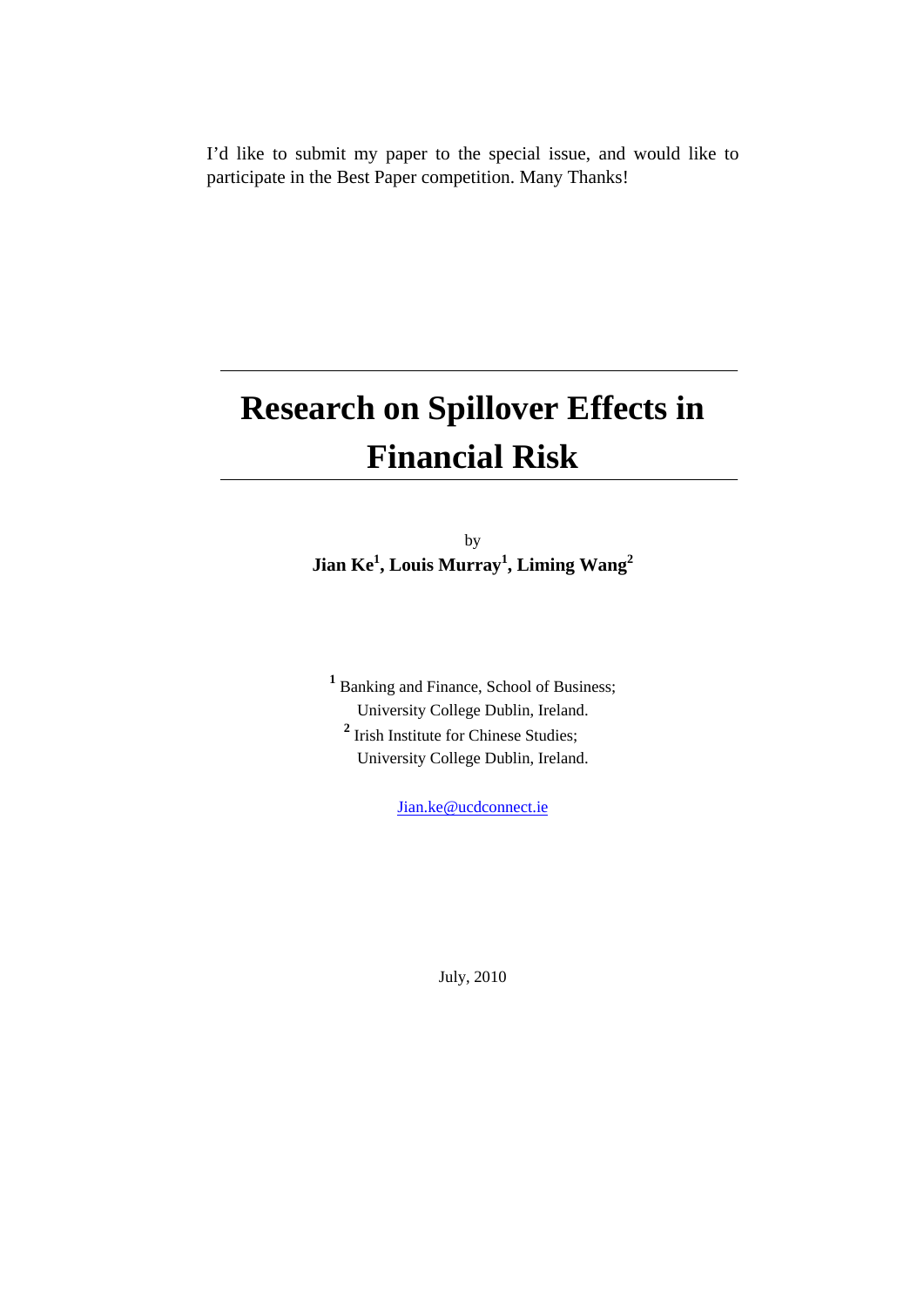## **Abstract:**

The research on spillover effect in financial markets is frontier theory and technology. The global financial crisis of 2007-2009 affects the stock markets deeply. But, the economic consequences are different among some cross-markets. As an emerging high-speed growth securities market established in 1990, the Chinese securities market has developed significantly. Again in the current international financial crisis, it is being closely watched that how deeply China's market affected by the financial crisis and the role making a major contribution to stabilizing the global financial situation. Both GARCH and Granger causality test are used to measure the volatility spillover in the existent literatures. However, in case of the correlations of some markets are not linear relationship, Copula functions have recently become popular. In this paper, we have tested for spillover effects in financial risk between the Shanghai market and the other main stock markets. We use the kernel smoothing function to estimate the marginal density distribution, and use the Copula functions to estimate the joint distribution of the marginal distribution. Furthermore, we use the bivariate Archimedean copula to estimate the symmetrical and asymmetrical distribution. The main findings are that Shanghai market is not affected by New York market significantly in the financial crisis, it can not exert on significant influence to New York market as well. The similar degree of market efficiency, the similar attitude about considering on risk and earnings are more important on leading to the spillover effect in stock markets than the real economic link between Shanghai market and New York market.

#### **Keywords: Spillover Effect; Financial Risk; Copula; Kernel Function**

# **1 Introduction**

A significant decrease in asset prices and increase in market volatility usually indicates a financial crisis. However, this kind of financial risk can be transmitted from one market to the others due to the markets integrating and the other spillover channels. The volatility spillover effect is the primary process to transmit the financial risk. If there is a significant difference between two stock markets during the periods before and after the shock, namely, if the nature of the relationship between the two markets was altered by a certain financial event, especially a financial crisis, it would be considered as the volatility spillover effect of the two markets.

Therefore, when the investors use the capital assets pricing model to decide the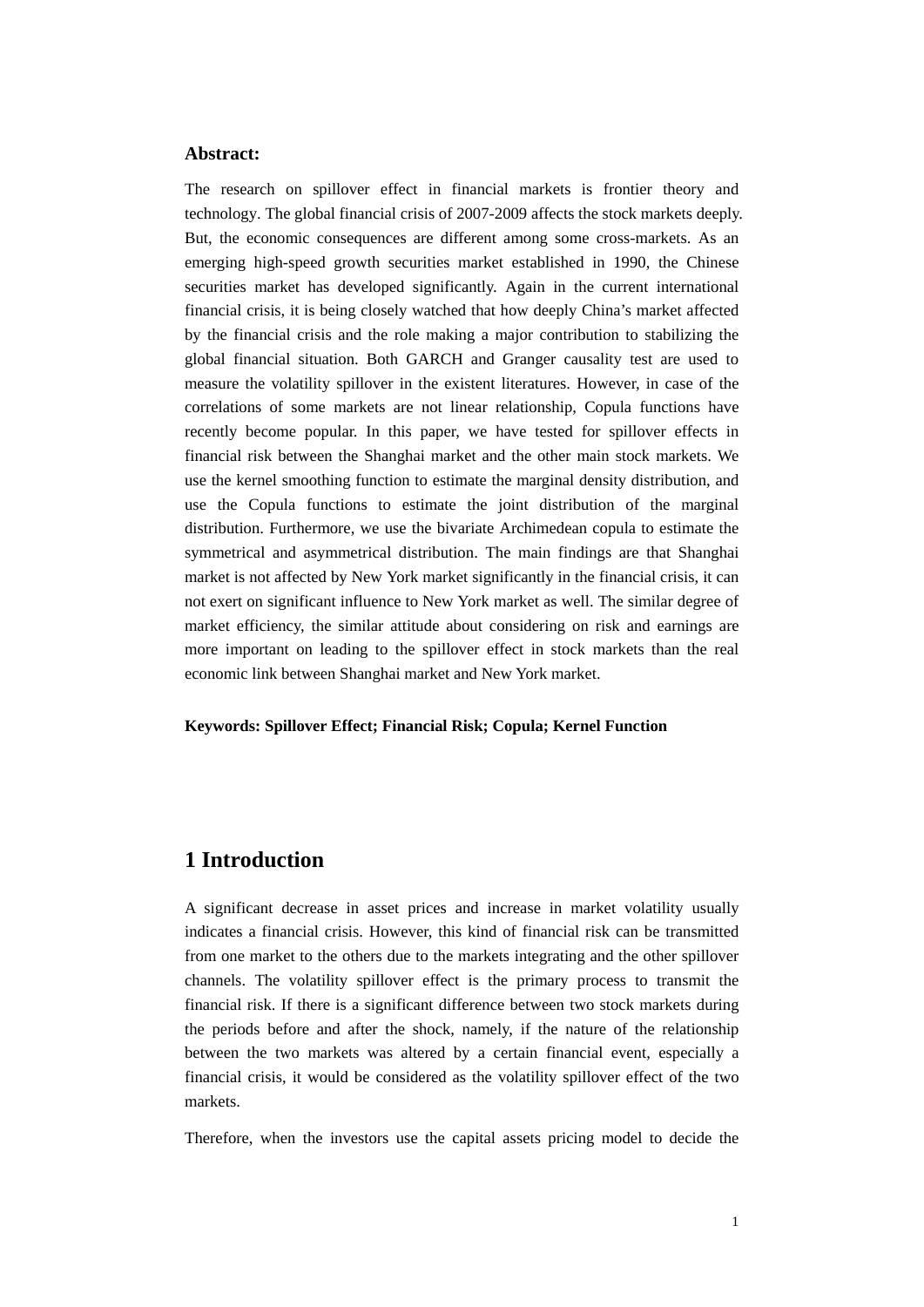optimized portfolio to seeking the investment opportunities, the systemic risk among different markets is also an important decision making element. Information about correlation between returns and risks of different markets becomes necessary in the course of risk evaluating or portfolios choosing. In case the original condition of constant correlation is violated due to the financial shock, the volatility spillover effect should have direct influence on portfolio performance and risk management.

The global financial crisis of 2007-2009 affects the stock markets deeply. But, the economic consequences are different among some cross-markets. During the Asian financial crisis that broke out a decade ago, China played a decisive role in response to the crisis by keeping the RMB exchange rate stable and was thus praised by the international community and Southeast Asian countries in particular. Again in the current international financial crisis, it is being closely watched that how deeply China's market affected by the financial crisis and the role making a major contribution to stabilizing the global financial situation. So the market information transmission and the cross-market volatility transmission on the internal and external market of China become a key problem.

In the case of China, the government has been engaged in step by step financial liberalization. As an emerging high-speed growth securities market established in 1990, the Chinese securities market has developed significantly over the past two decades. The Chinese securities market plays a vital role in promoting reform in state-owned enterprises and Chinese economic structure adjustment. However, we take notice of these phenomena in Chinese mainland stock markets.

At first, the China stock market is classified into several categories -Red chips, H-shares, B-shares and A-shares. The H-share market is made up of the companies incorporated in mainland China but traded in Hong Kong stock market. The B-shares are quoted in foreign currencies. The B-share market was originally designed for overseas investors but has been opened to domestic investors since March 2001. The A-shares refer to companies incorporated in mainland China and traded in the mainland A-share markets. Furthermore, the A-shares are divided into shanghai A-share and Shenzhen A-share. Secondly, it's remarkable that A-share of Chinese mainland stock markets remained between 1000 and 2000 during the year 2005. In the spring of 2006, China's stock markets became a bull market; A-stock rose 130% in one year. Shanghai market index peaked at 6124.04 on 16th Oct. 2007. After that, the index of Shanghai market continued to decline sharply till it had reverted in October 2008 to around 2000, close to the average level before this bull market. Thirdly, in 2007, the Shanghai and Shenzhen A-share markets value hit a new high, rising by 269% YOY. The aggregate A-share markets value of Shanghai Stock Exchange and Shenzhen Stock Exchange ranked the  $4<sup>th</sup>$  in the world, following USA, Japan and UK<sup>[1](#page-2-0)</sup>. After the financial crisis, China's markets

 $\overline{a}$ 

<span id="page-2-0"></span><sup>&</sup>lt;sup>1</sup> The statistic data sources are world federation of exchanges ( $\frac{http://www.world-exchanges.org}{http://www.world-exchanges.org}$ )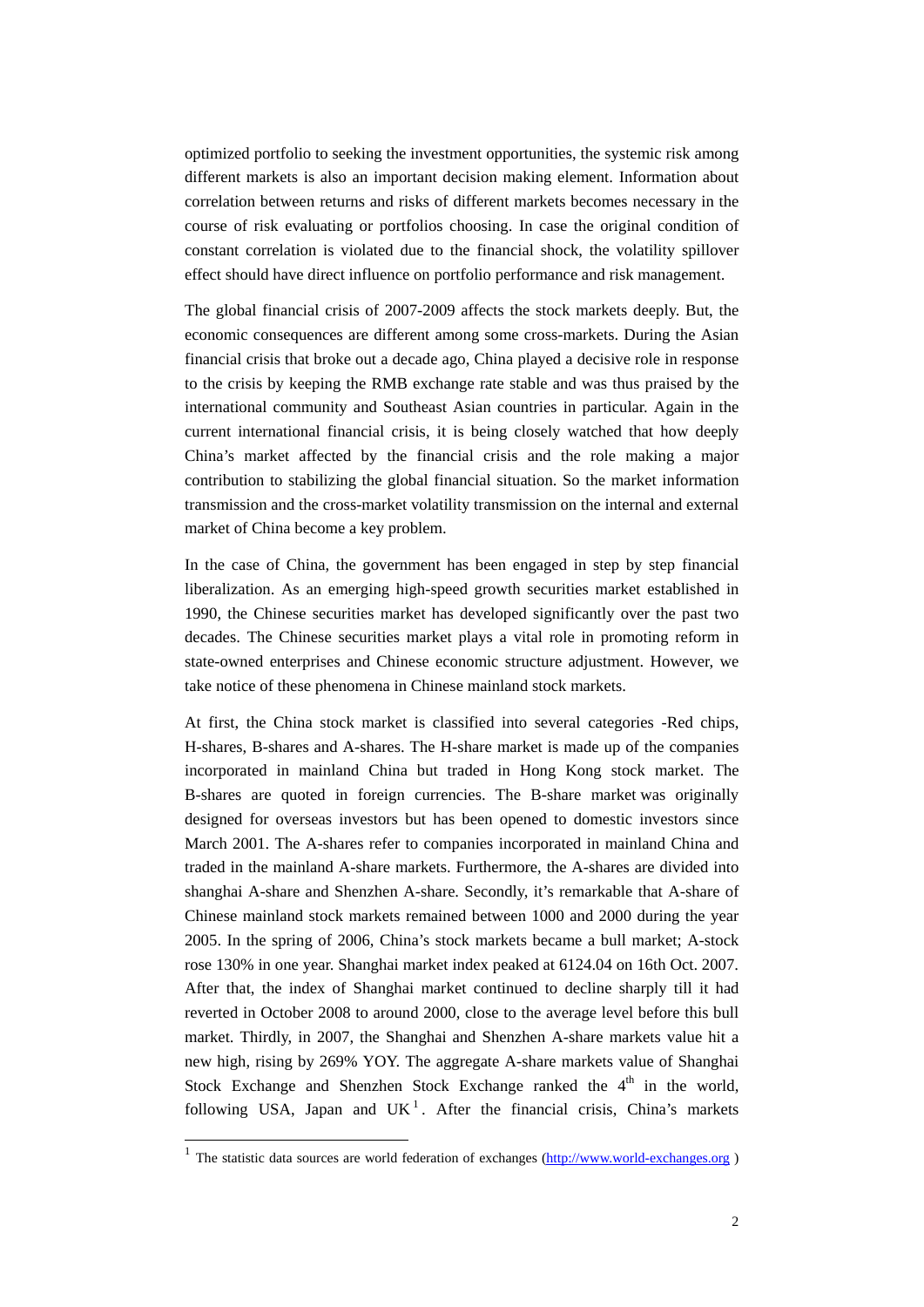maintained the momentum of rapid development. Till August-25th 2009, the aggregate markets value of Shanghai ranked  $4<sup>th</sup>$  in the world and the aggregate markets value of whole Chinese mainland markets (added Shenzhen markets) ranked  $3<sup>rd</sup>$  in the world<sup>[2](#page-3-0)</sup>. The asset securitization level in Chinese markets catches up with the world advanced level within one year. From 2008H2, Chinese stock markets also suffered losses as did other markets. However, in 2009, Chinese markets began to recover strongly.

Based on those phenomena, we want to know how do co-movement changes between Chinese markets and the other markets abroad compare before and after the financial crisis? How do changes among the Chinese mainland internal markets compare before and after the financial crisis? Did Shanghai stock market really receive a volatility spillover from the crisis, especially while its indices were transforming dramatically between bear market and bull market conditions? What influence do the Shanghai markets exert on the other markets?

To better understand how such co-movement changes between Chinese markets with the other markets abroad, as well as among the Chinese mainland internal markets, the focus here is on financial markets volatility spillover. Both GARCH and Granger causality test are used to measure the volatility spillover in the existent literatures. However, in case of the correlations of some markets are not linear relationship, Granger causality test has a certain limitation. Copula functions have recently become popular in the finance literature due to a number of reasons. It can be argued that copulas are more informative measures of dependence between variables than standard linear correlation (Johansson, 2009). This is the case when the joint distribution of the variables is nonelliptical and the typical linear correlation measure is not enough to describe the dependence between the variables (Patton, 2006). Copulas have been used to study the asymmetric nature of dependence between financial variables (e.g. Patton, 2006) as well as contagion effect (Rodriguez, 2007).

In this paper, Copula theory is introduced into financial analysis to avoid defects of linear correlation coefficient and classical analysis methods. Based on fully understanding of copula theory, the paper will investigate measure of non-linear dependence and measure of tail dependence that can be derived from copulas.

Dependence analysis is a core issue in multivariate financial analysis. Characters of several important copulas used in dependence analysis are discussed in this study and multivariate financial time series models based on copula theory, such as Copula-N model and Copula- t model, are established. Estimation and test methods of copula models are also studied.

Kernel smoothing function is the non-parameter method to estimate the probability

<u>.</u>

<span id="page-3-0"></span>

and China securities regulatory commission [\(http://www.csrc.gov.cn](http://www.csrc.gov.cn/)).<br><sup>2</sup> The statistic data source is China securities regulatory commission (http://www.csrc.gov.cn).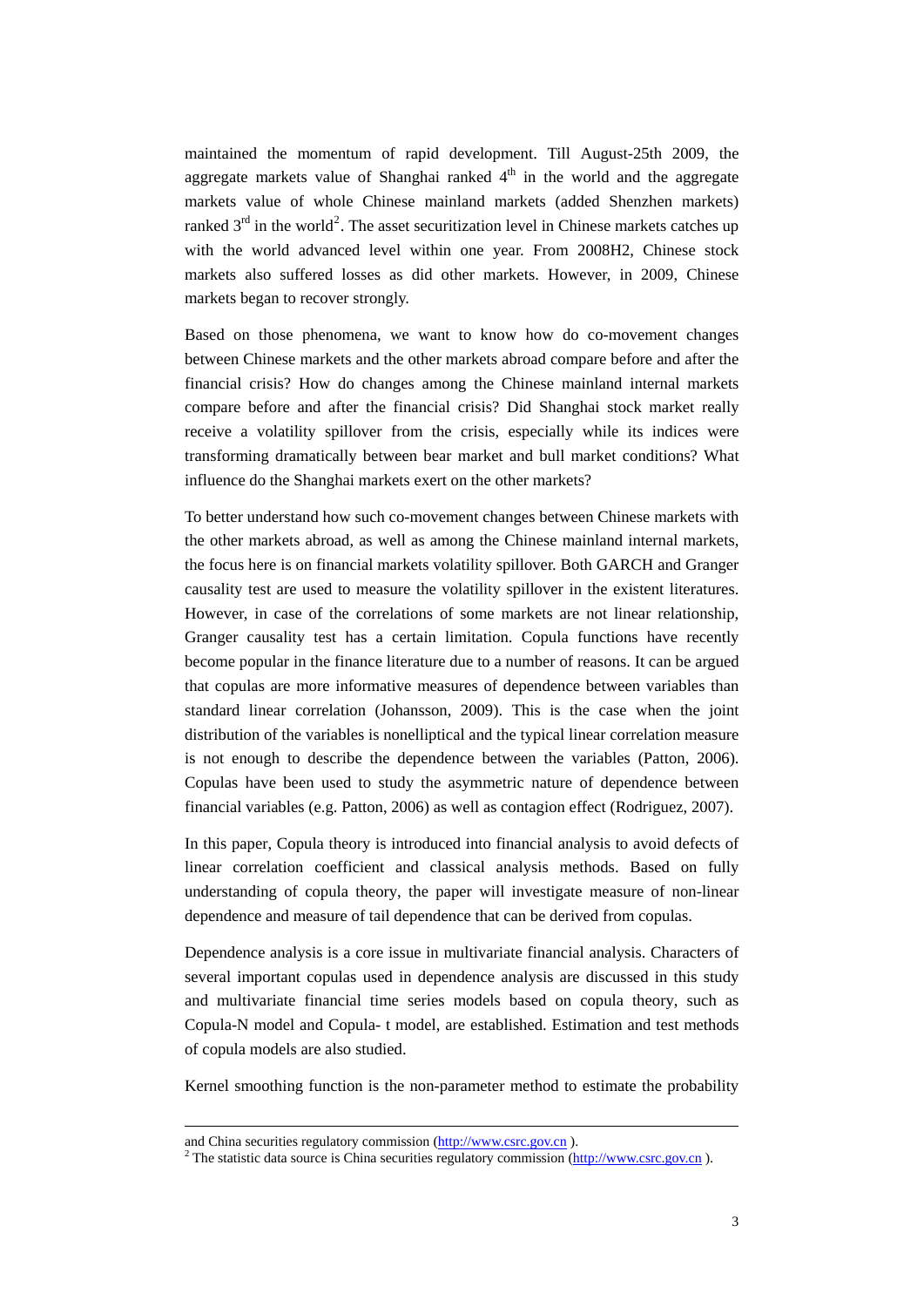distribution function, when we can not find any befitting function to estimate the probability distribution.

The empirical results suggest that Shanghai market usually suffers volatility spillover from the Shenzhen market and Hong Kong market, while the London market is affected by volatility spillover from the New York market. The lower tail dependence of (SSE, HSI) and (SP, FTSE) might attribute to the financial crisis, however, the lower tail dependence of (SSE, SZ) must because of the convergence between shanghai market and Shenzhen market. Remarkable, Shanghai market is not affected by New York market significantly in the financial crisis, it can not exert on significant influence to New York market as well.

This paper is organized as follows. After analyzing on the core literature review, Section 3 discusses the data and provides descriptive statistics. Section 4 outlines the methodology used. Section 5 presents the empirical results and discusses the findings. Finally, Section 6 provides a summary of the findings and concludes.

# **2. Core literature review**

King and Wadhwani (1990), Lee and Kim (1993), and Calvo and Reinhart (1996) reach the conclusion that financial contagion was indeed present during every major financial and economic crisis in the last decade or so. Calvo and Reinhart (1996) enriched the set of theoretical sources of contagion. They have examined "spillover" or "contagion" effect in light of the Mexican crisis in December 1994. They pointed out that institutional practice also could be a channel of spillovers. Eichengreen, Rose and Wyplosz (1995) explain the contagion effect by the "bandwagon" effects as herding behavior in which investor's sentiment does not discriminate among different macroeconomic fundamentals across countries. Calvo and Reinhart (1996) find regional preferences of foreign investors lead to the contagion, implying that investors first select the larger, usually better known, countries as a place to invest.

Ades and Chua (1993), Easterly and Levine (1994), explain the contagion effect by real links. Ades and Chua (1993) think the correlated trade patterns and arrangements are important factors to cause the contagion. Easterly and Levine (1994) explain the contagion effect by technological factors and political instability. Hoffmaister and Végh, Talvi, (1994) provide a financial explanation about the contagion effect because of highly integrated capital markets.

Boyer, Gibson and Loretan (1999), Loretan and English (2000), and Forbes and Rigobon (2001a, 2002) have proposed an adjustment to the correlation coefficient, which under very specific conditions can account for the heteroskedasticity bias and, subsequently, reject the financial contagion hypothesis in favor of an only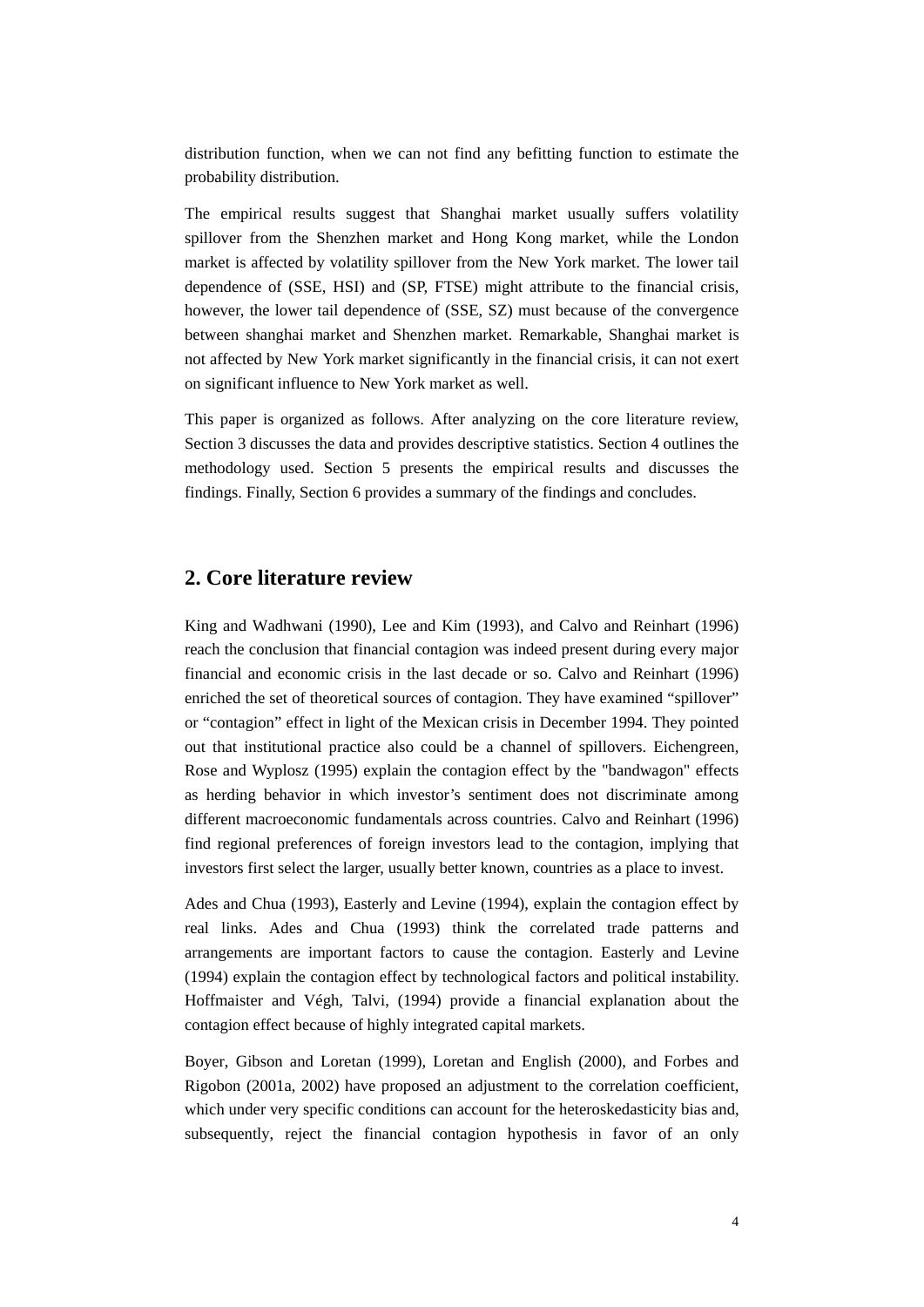interdependence hypothesis. Corsetti, Pericoli and Sbracia (2002), Cipollini and Kapetanios (2003), Arestis, Caporale and Cipollini (2003), and Bekaert, Harvey and Ng (2005) have observed that the key to the only interdependence result is the specification of the theoretic measure of interdependence.

Forbes and Rigobon (2002), Corsetti et al. (2002) reject interdependence in favor of financial contagion for at least five countries using one of the leading case studies. Hamao et al. (1990), and Edwards (1998) rely on the ARCH and GARCH econometric framework to show the presence of significant volatility spillovers across countries during financial crises. Kroner and Ng (1998), Engle and Sheppard (2001), Sheppard (2002), and Edwards and Susmel (2003) use some type of multivariate GARCH or bivariate SWARCH parameterization of the variance-covariance matrix. Bessler and Yang (2003) addressed this issue by improving the vector error correction model (VECM) in order to identify the contemporaneous structural dependence in the neighborhood of the financial crisis. Ehrmann, Fratzcher and Rigobon (2005) exploit the heteroskedasticity of asset prices to identify a VAR representation of a given set of European and U.S. financial markets' returns.

Costinot et al. (2000), Bae et al. (2003), Longin and Solnik (2001), Hu (2003), Patton (2002), Martell (2003), and Bartram and Wang (2005) integrate the distributions hypothesis and extreme value theory, including statistical concepts such as copula functions.

# **3. Data and summary statistics**

Daily closing index values for the Chinese Exchanges, including Shanghai market (SSE) and Shenzhen market (SZ), New York Exchange (S&P500), London (FTSE 100), and Hong Kong Exchange (HSI) are collected from Yahoo Finance and CCER database for the period from 07/2005 to 04/2010. The software of Mathworks Matlab 2009a is used to compute the arithmetic and the models.

The long sample period overall from 07/2005 to 04/2010 is chosen in order to examine the effect of the financial crisis on the stock markets, as well as on the dynamic relationship between Chinese markets and the primary stock market during the periods before and after the shock.

The difference of logarithm (%) is used in the calculation of market returns:

 $R_{i,t} = 100 * log(P_{i,t}/P_{i,t-1})$ 

Where *Rt* denotes the closing value of the index and the return of market *i* on trading days, respectively. The sign of *i* represents the different markets. The indices are in terms of local currency.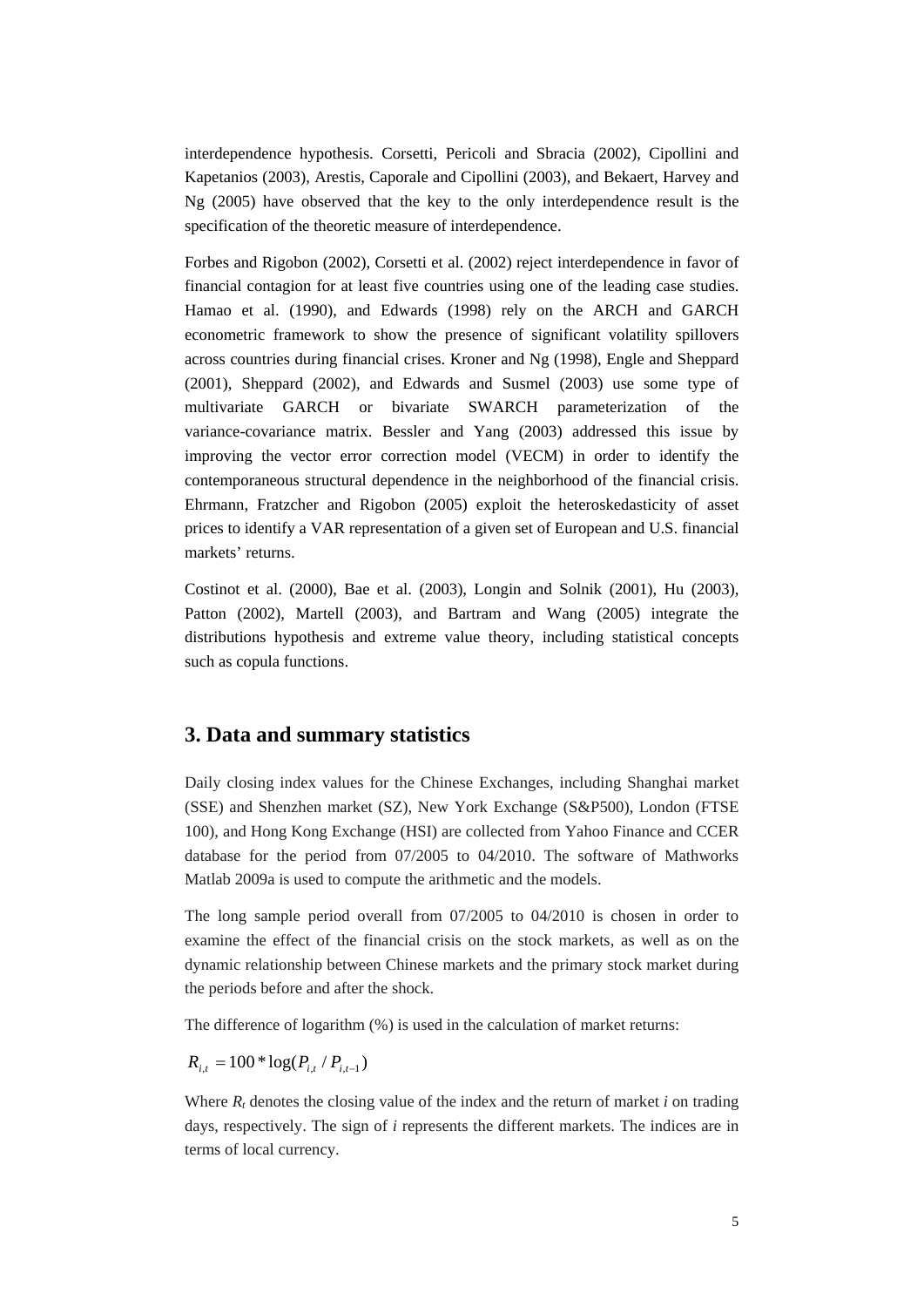|                | <b>SSE</b> | SZ         | SP         | HSI     | <b>FTSE</b> |
|----------------|------------|------------|------------|---------|-------------|
| N              | 1257       | 1257       | 1257       | 1257    | 1257        |
| Mean           | 0.00080    | 0.00112    | $-0.00001$ | 0.00032 | 0.00005     |
| Median         | 0.00121    | 0.00123    | 0.00074    | 0.00026 | 0.00011     |
| Std. Deviation | 0.01981    | 0.02175    | 0.01522    | 0.01938 | 0.01421     |
| Skewness       | $-0.43744$ | $-0.42552$ | $-0.25504$ | 0.09550 | $-0.12093$  |
| Kurtosis       | 2.72184    | 2.10186    | 10.01946   | 7.72797 | 8.22029     |

Table 1: statistics of the returns of the five markets

Table 1 and Figure 1 list the summary statistics of the returns of the five markets. As shown in the table 1, the average daily returns of the markets for the five years are both close to 0. But the mean value of Shanghai market (SSE) and Shenzhen market (SZ) are bigger than the others. The standard variances range from 0.01421 (London) to 0.02175 (Shenzhen market).



Figure 1: the frequency distribution column diagram of the returns of the five markets.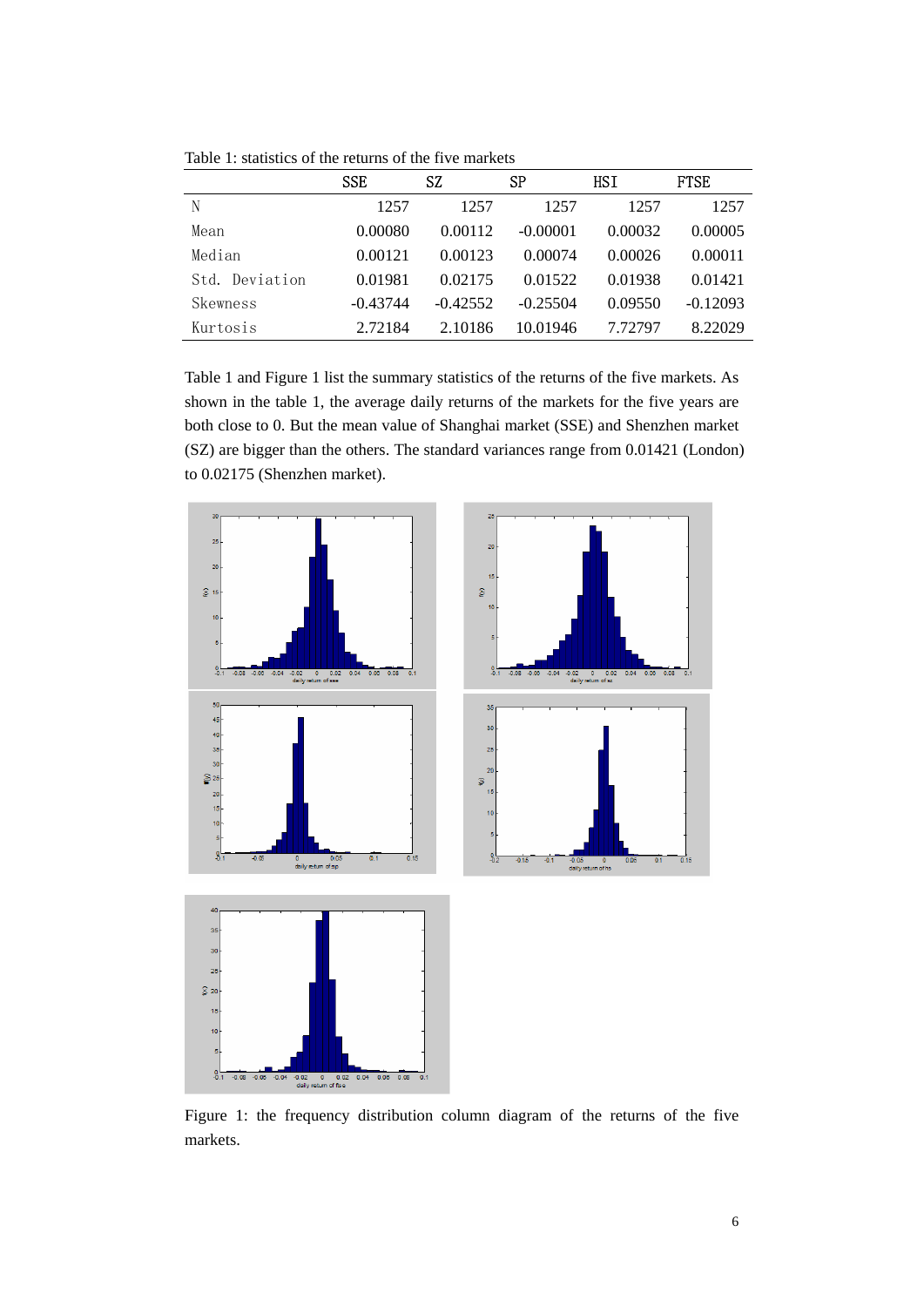The measures for Skewness and kurtosis indicate that the distributions of returns for all five markets are negatively skewed and leptokurtic relative to the normal distribution, except for Hong Kong market. The Jarque-Bera statistic rejects normality at any level of statistical significance in all cases. These characteristics of statistics can also be found by figure 1. We can not find any befitting function to estimate the probability distribution perfectly.

# **4. Methodology**

It is difficult to construct a multidimensional probability density function which includes dependence measures between more than two variables. In this section, the concept of copula is introduced and the discussion about copulas is based on Nelson (1999) and Patton (2006). The theory of copulas allows us to decompose a joint distribution of two or more variables into their marginal distributions and the dependence function, i.e. the copula. In this study, bivariate copulas are used and the focus of the following discussion will therefore be on a bivariate setting.

Decomposing the joint distribution into the marginal distributions:

$$
F_{XY} (x, y) = C(F_x (x), F_y (y))
$$

where  $F_{xy}(x, y)$  is the cumulative distribution function and  $F_{x}(x)$  and  $F_{y}(y)$ are the marginal distributions, respectively. If density functions are used instead, the relationship can be written as:

$$
f_{xy}(x, y) = f_x(x) \cdot f_y(y) \cdot c(F_x(x) F_y(y))
$$

If the distribution function  $F_{xy}(x, y)$  is a continuous multivariate distribution

function, Sklar's theorem shows that we can separate the marginal distribution for the two variables from that of the dependence structure. There are several reasons for why copulas in many situations are preferable to other measures of dependence (see, Rodriguez, 2007, for an excellent discussion on the statistical properties of copulas).

It is known that non-normality at the univariate level is associated with skewness and leptokurtosis phenomena, and what is known as the fat-tail problem. In a multivariate setting, the fat-tail problem can be referred both to the marginal univariate distributions and to the joint probability of large market movements, which is called tail dependence. The copula functions can be used to model these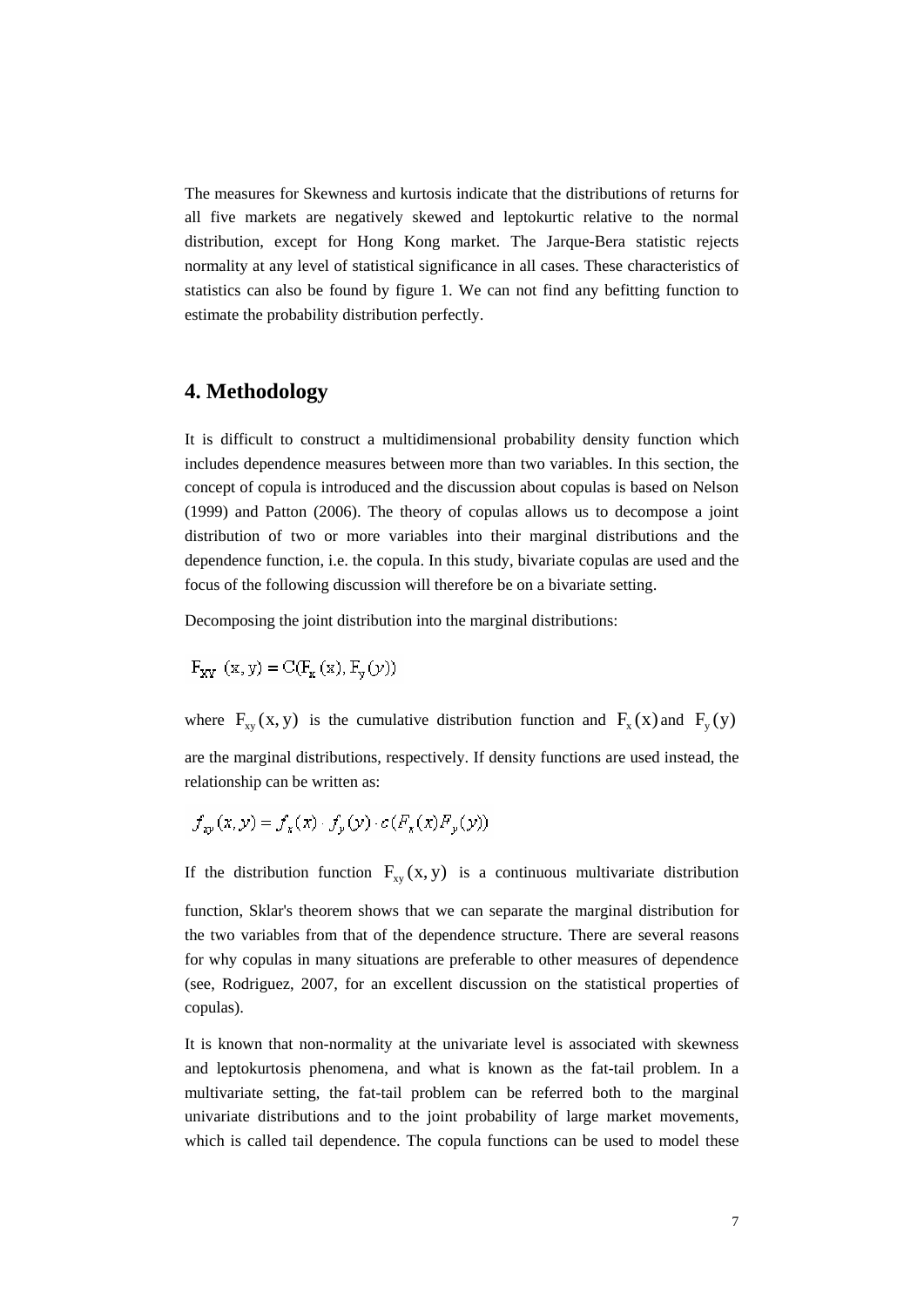two features, fat tails and tail dependence, separately. So, the Garch model can be improved to Copula-Garch-N or Copula-Garch-t.

Copula-Garch-N:

$$
y_m = \mu_m + \varepsilon_m, \qquad n = 1, \dots, N; \qquad t = 1, \dots, T
$$
  

$$
\varepsilon_m = h_m^{1/2} \xi_m
$$
  

$$
h_m = \varpi_n + \sum_{i=1}^q \alpha_m \varepsilon_{m-i}^2 + \sum_{i=1}^p \beta_m h_{m-i}
$$
  

$$
(\xi_1, \dots, \xi_M) | I_{t-1} \sim C_t (\Phi(\xi_1), \dots, \Phi(\xi_M) | I_{t-1})
$$

Copula-Garch-t:

$$
y_m = \mu_m + \varepsilon_m, \qquad n = 1, \dots, N; \qquad t = 1, \dots, T
$$
  
\n
$$
\varepsilon_m = h_m^{1/2} \xi_m
$$
  
\n
$$
h_m = \varpi_n + \sum_{i=1}^q \alpha_m \varepsilon_{m-i}^2 + \sum_{i=1}^p \beta_m h_{m-i}
$$
  
\n
$$
(\xi_L, \dots, \xi_M) | I_{t-1} \sim C_t \left( \mathbf{T}_{\nu_i} (\xi_L), \dots, \mathbf{T}_{\nu_N} (\xi_M) | I_{t-1} \right)
$$

Kernel smoothing function is the non-parameter method to estimate the probability distribution function, when we can not find any befitting function to estimate the probability distribution.

The density function of Gumbel Copula function has asymmetrical distribution, and the density distribution looks like a "J" type, namely the upper tail is higher than the lower tail. So the Gumbel Copula is sensitive to the volatility appearing near the upper tail, which is usually used to illustrate the correlations in the Bull market.

Gumbel Copula:

$$
C_G(u, v; \alpha) = \exp\left\{-\left[(-\log u)^{\frac{1}{\beta}} + (-\log v)^{\frac{1}{\beta}}\right]^{2}\right\}
$$
  

$$
C_G = \frac{C_G(u, v; \alpha)(\log u \cdot \log v)^{\frac{1}{\alpha}-1}}{uv\left[(-\log u)^{\frac{1}{\alpha}} + (-\log v)^{\frac{1}{\alpha}}\right]^{2-\alpha}}\left\{\left[(-\log u)^{\frac{1}{\alpha}} + (-\log v)^{\frac{1}{\alpha}}\right]^{2} + \frac{1}{\alpha}-1\right\}
$$

The density function of Clayton Copula function also has asymmetrical distribution, but the density distribution is opposite to the Gumbel Copula, and looks like a "L" type, namely the lower tail is higher than the upper tail. So the Clayton Copula is sensitive to the volatility appearing near the lower tail, which is usually used to illustrate the correlations in the Bear market.

Clayton Copula: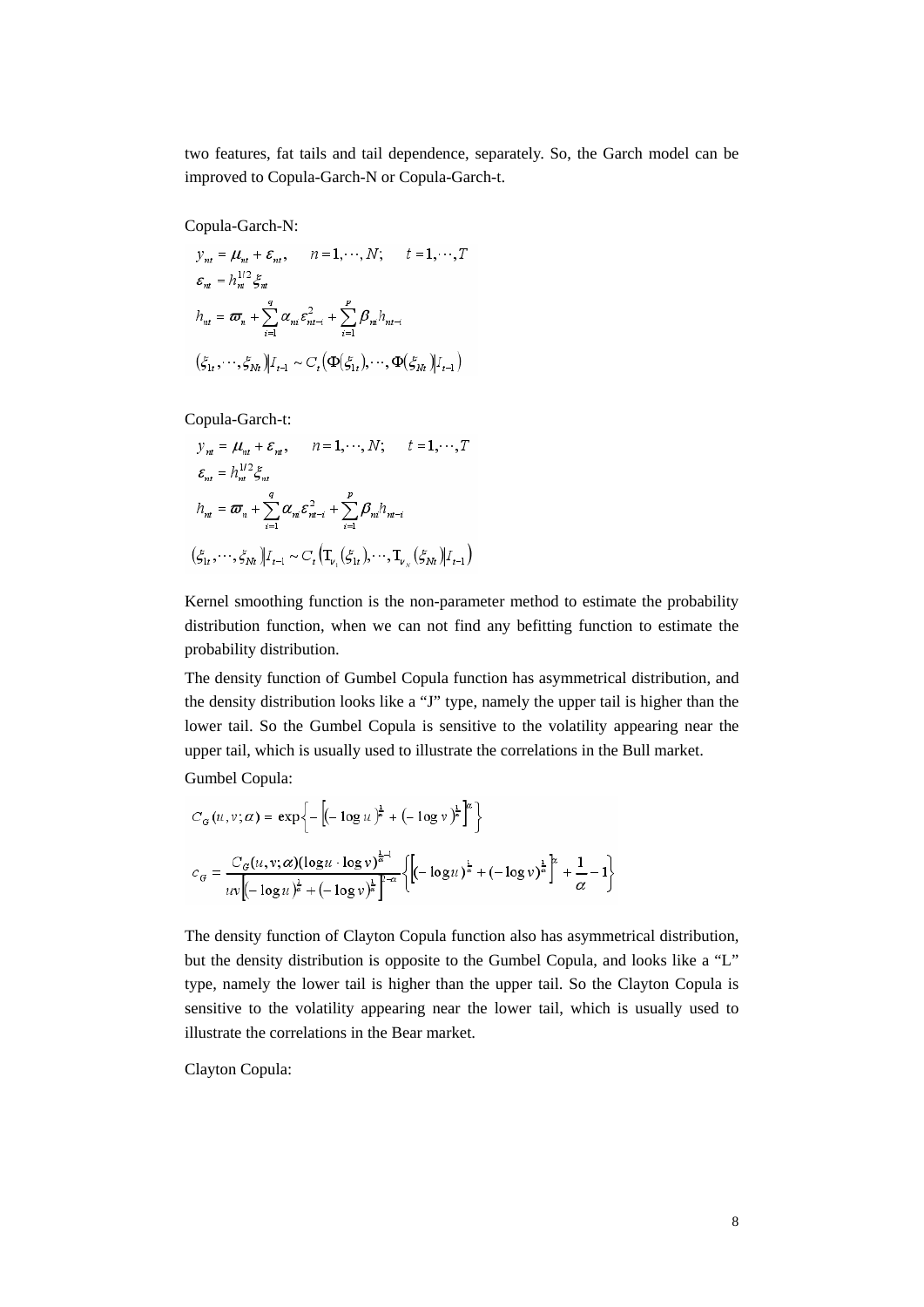$$
C_C(u, v; \theta) = (u^{-\theta} + v^{-\theta} - 1)^{-1/\theta}
$$
  

$$
C_C(u, v; \theta) = (1 + \theta)(uv)^{-\theta - 1}(u^{-\theta} + v^{-\theta} - 1)^{-2 - 1/\theta}
$$

The density function of Frank Copula function has symmetrical distribution. The density distribution looks like a "U" type, namely the lower tail is similar with the upper tail. So the Frank Copula is usually used for the volatility appearing with symmetrical distribution.

Frank Copula:

$$
C_F(u, v; \lambda) = -\frac{1}{\lambda} \log \left[ 1 - \frac{(1 - e^{-\lambda u})(1 - e^{-\lambda v})}{1 - e^{-\lambda}} \right]
$$

$$
C_F(u, v; \lambda) = \frac{\lambda (1 - e^{-\lambda}) e^{-\lambda (u + v)}}{\left[ (1 - e^{-\lambda}) - (1 - e^{-\lambda u})(1 - e^{-\lambda v}) \right]^2}
$$

Figure 2 is the frequency distribution plots of empirical and the Copulas when u=v.



Figure 2 : The frequency distribution plots of empirical and the Copulas when u=v

# **5. The empirical results**

## **5.1 Kernel smoothing function to estimate the density distribution**

This paper utilizes the ksdensity function to estimate the kernel distribution of the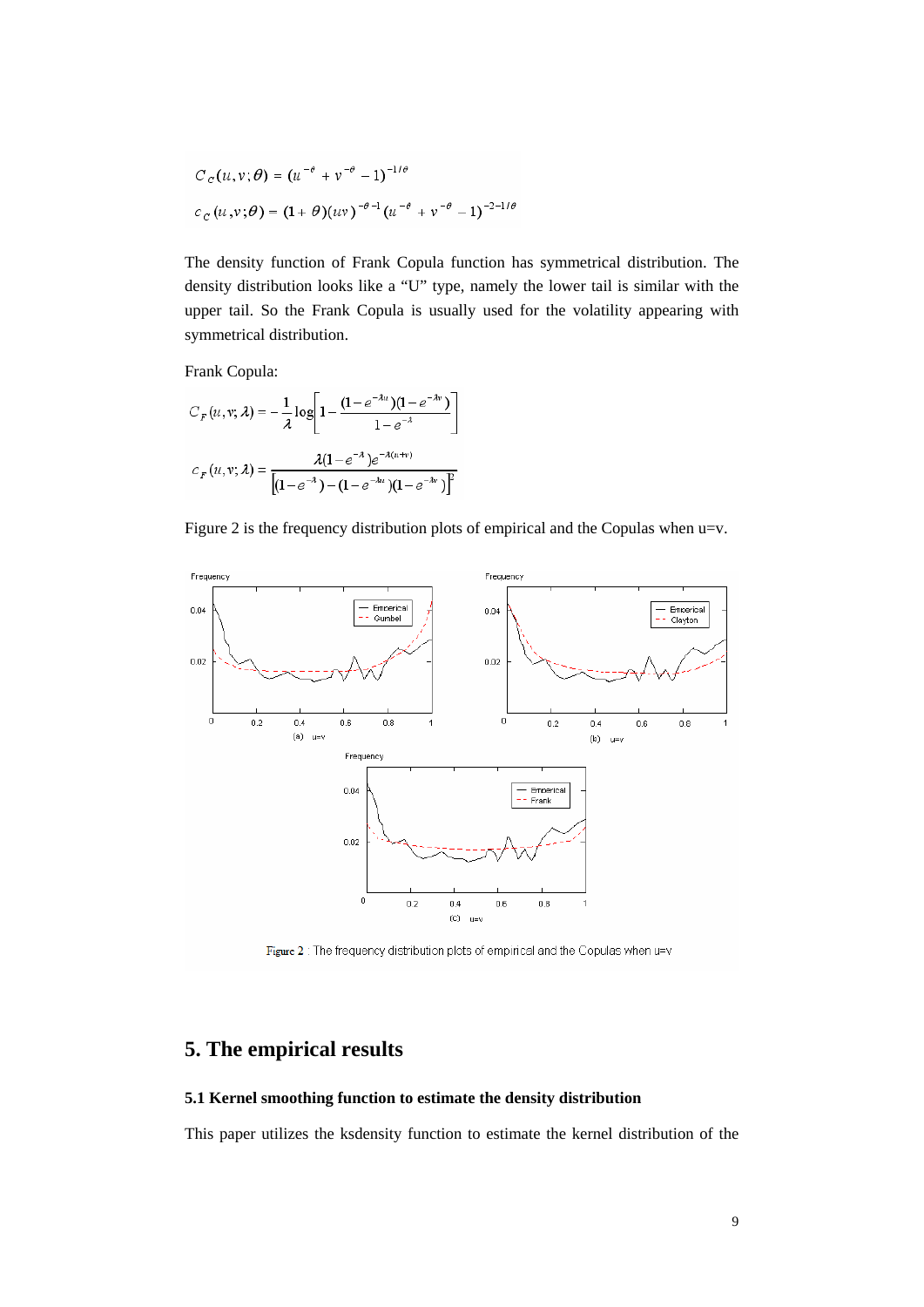sampling markets, including Shanghai market (SSE) and Shenzhen market (SZ), New York Exchange (S&P500), London (FTSE 100), and Hong Kong Exchange (HSI) for the period from 07/2005 to 04/2010, and kernel distribution estimations comparison with the empirical distribution functions are described as figure 3. It is noticeable that the Kernel smoothing function can be used to estimate the empirical distribution function properly, in some circumstances, it has better ability to estimate the complicated distribution than traditional GARCH model.



Figure 3: Empirical distribution and Kernel distribution estimation

## **5.2 The correlations between bivariate settings**

5.2.1 The correlations of the marginal distribution

Figure 4 shows the frequency column diagram of marginal distributions between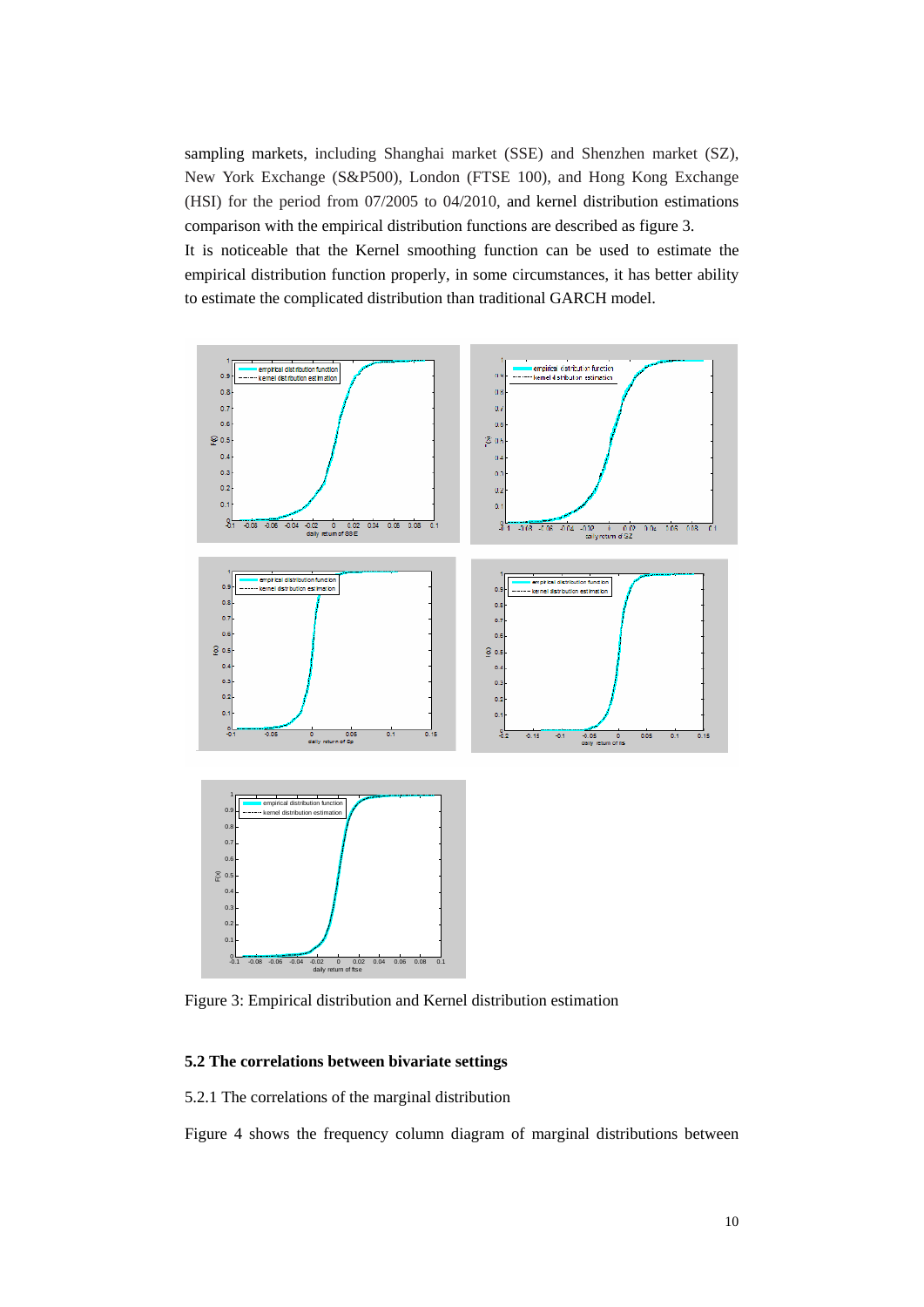each bivariate setting. It can be seen that the marginal distribution of SSE and SZ appears significant correlations near the areas of  $(0, 0)$  and  $(1, 1)$ . The pairs of (SSE, HSI) and (SP, FTSE) also appears significant correlations near the areas of (0, 0) and (1, 1), but there are much more scatter than (SSE, SZ) in the other areas. Then, on one hand, we can draw a preparatory conclusion that SSE and SZ appear significant co-movement trends during increasing and decreasing in stock price, especially affected by the big shock. On the other hand, we cannot get the evidence that the co-movement changes between Chinese markets and the other markets abroad compare before and after the financial crisis. Based on Figure 4, SSE has not significant correlations with SP or with FTSE. It seems that Shanghai stock market does not receive the volatility spillover from the crisis, especially while its indices were transforming dramatically between bear market and bull market conditions. Furthermore, it has not significant influence which exerted by Shanghai markets on the other main markets aboard.



Figure 4: frequency column diagram of marginal distribution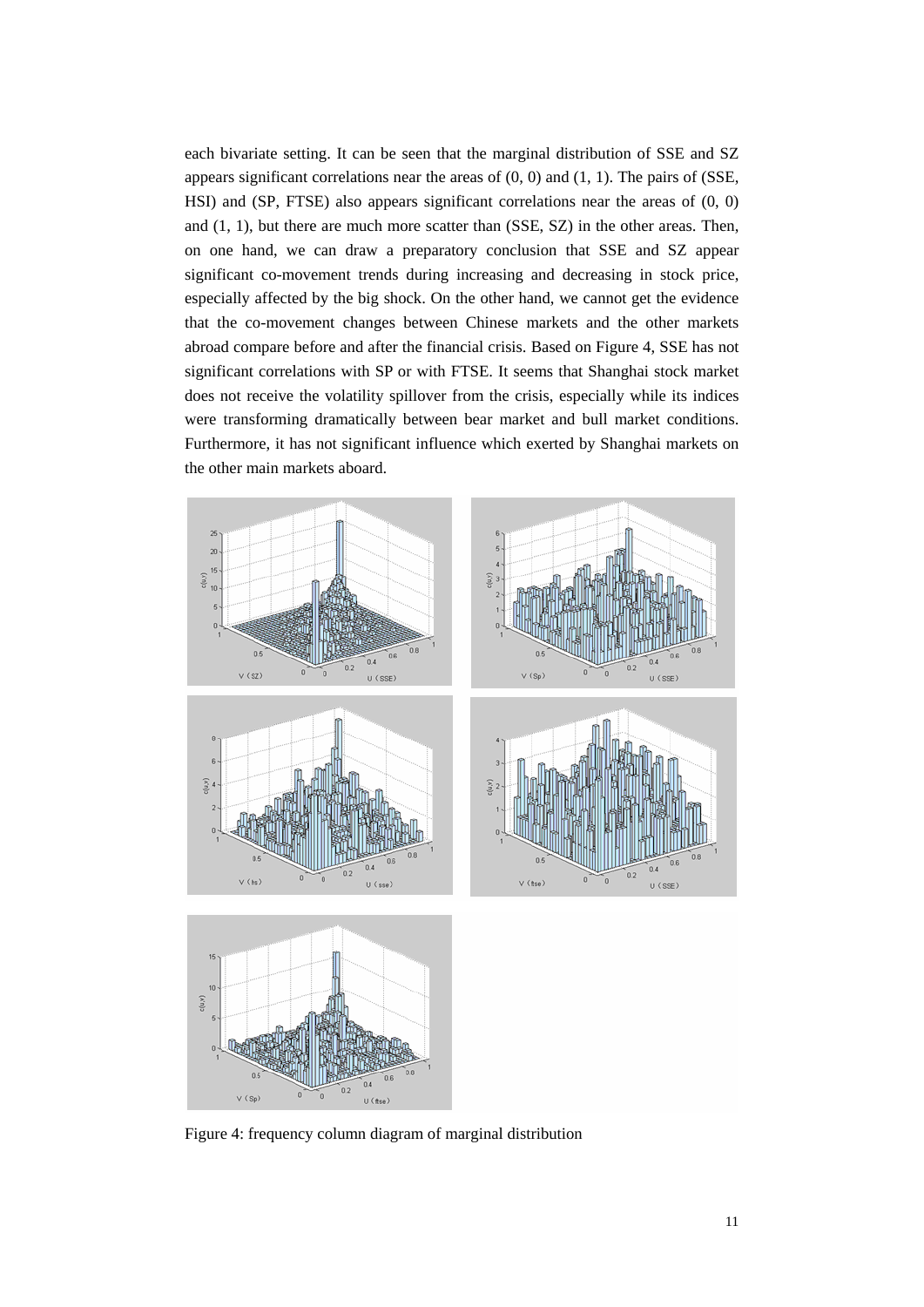## 5.2.2 The Coefficient of correlation of bivariate market pairs

To better understand how such co-movement changes between Chinese markets with the other markets abroad, as well as among the Chinese mainland internal markets, the focus here is on the coefficient of correlation of bivariate market pairs as shown in Table 2. (SSE, SZ), (SSE, HIS), and (SP, FTSE) have significant linear and no-linear correlations. And their correlations usually obey t distribution, or t distribution can depict their joint distribution more fitful than normal distribution.

| rho_norm     | <b>SSE</b>   | SZ           | SP           | <b>HSI</b>   | <b>FTSE</b>  |
|--------------|--------------|--------------|--------------|--------------|--------------|
| <b>SSE</b>   | 1            | $0.9226*$    | 0.0551       | 0.4378*      | 0.1273       |
| SZ           | $0.9226*$    | $\mathbf{1}$ |              |              |              |
| SP           | 0.0551       |              | $\mathbf{1}$ |              | $0.538*$     |
| <b>HSI</b>   | 0.4378*      |              |              | $\mathbf{1}$ |              |
| <b>FTSE</b>  | 0.1273       |              | $0.538*$     |              | $\mathbf{1}$ |
| rho_t        | <b>SSE</b>   | SZ           | SP           | <b>HSI</b>   | <b>FTSE</b>  |
| <b>SSE</b>   | 1            | $0.9267*$    | 0.0538       | $0.4411*$    | 0.1269       |
| SZ           | $0.9267*$    | $\mathbf{1}$ |              |              |              |
| SP           | 0.0538       |              | $\mathbf{1}$ |              | $0.5569*$    |
| <b>HSI</b>   | $0.4411*$    |              |              | $\mathbf{1}$ |              |
| <b>FTSE</b>  | 0.1269       |              | 0.5569*      |              | $\mathbf{1}$ |
|              |              |              |              |              |              |
| Kendall_norm | <b>SSE</b>   | SZ           | SP           | <b>HSI</b>   | <b>FTSE</b>  |
| <b>SSE</b>   | $\mathbf{1}$ | 0.7479*      | 0.0351       | 0.2885       | 0.0812       |
| SZ           | 0.7479*      | $\mathbf{1}$ |              |              |              |
| SP           | 0.0351       |              | $\mathbf{1}$ |              | $0.3616*$    |
| <b>HSI</b>   | 0.2885       |              |              | $\mathbf{1}$ |              |
| <b>FTSE</b>  | 0.0812       |              | $0.3616*$    |              | 1            |
| Kendall_t    | <b>SSE</b>   | SZ           | SP           | <b>HSI</b>   | <b>FTSE</b>  |
| <b>SSE</b>   | $\mathbf{1}$ | 0.7547*      | 0.0342       | $0.4215*$    | 0.081        |
| SZ           | $0.7547*$    | $\mathbf{1}$ |              |              |              |
| SP           | 0.0342       |              | $\mathbf{1}$ |              | $0.376*$     |
| <b>HSI</b>   | $0.4215*$    |              |              | $\mathbf{1}$ |              |

Table 2: The Coefficient of correlation of bivariate market pairs

Note \* means the correlation is significant at 5%.

Figure 5 shows the density function distribution of bivariate Normal-Copula and t-Copula. It is direct viewing the co-movements between different stock markets on the background of global financial crisis in 2007-2009.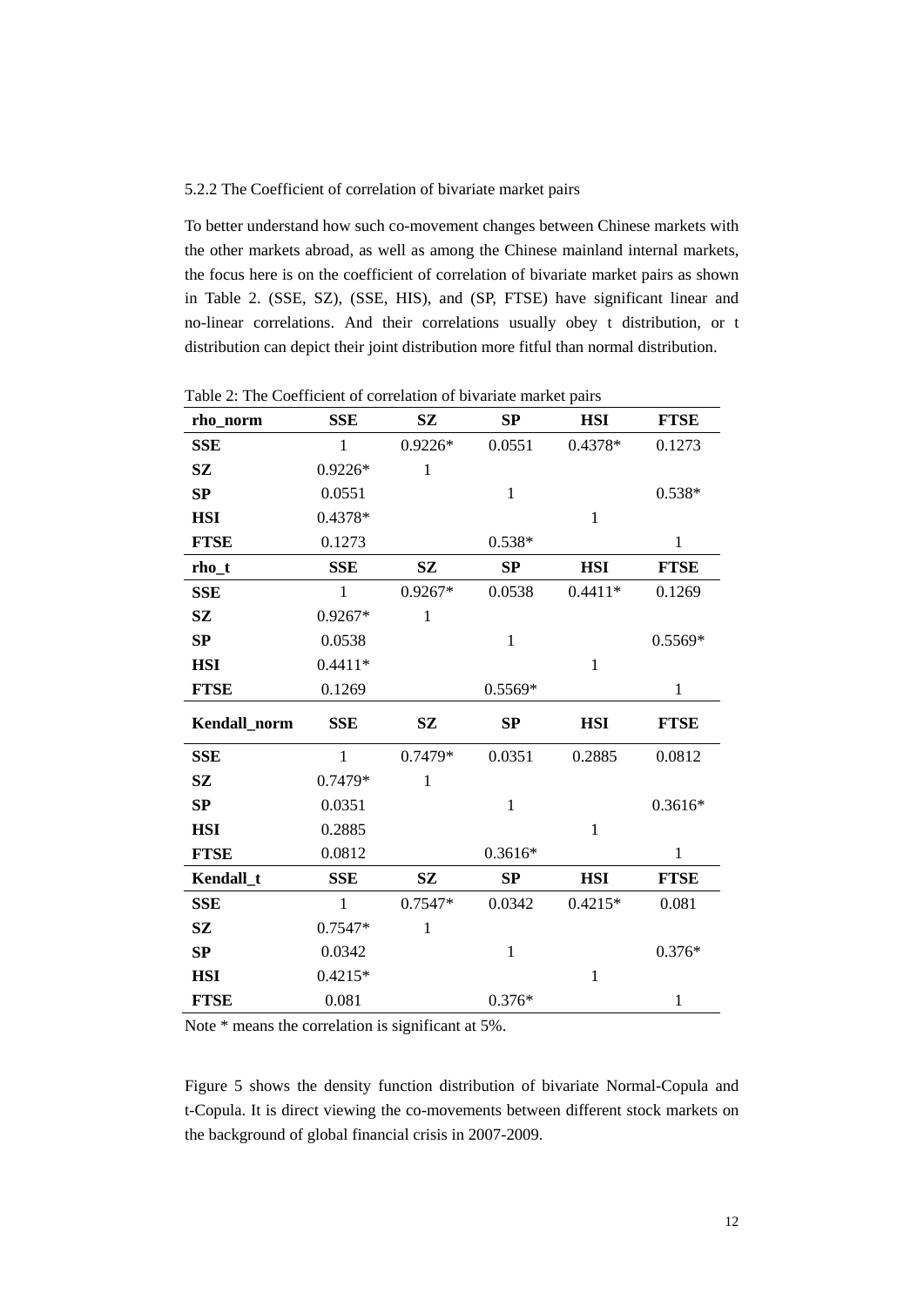

Figure 5: Density function distribution of bivariate Normal-Copula and t-Copula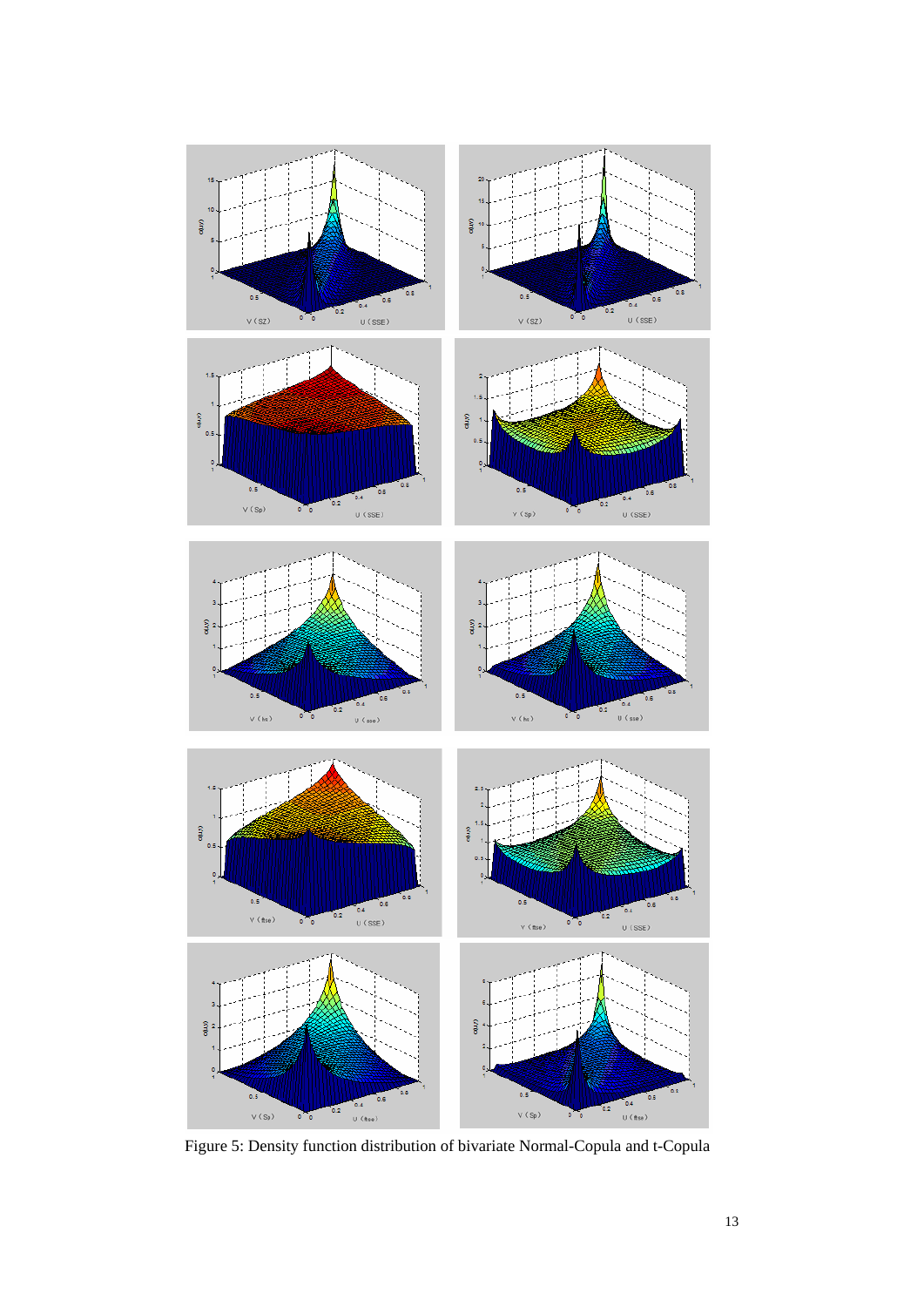The pairs of (SSE, SZ), (SSE, HSI) and (SP, FTSE) appears significant correlations near the areas of  $(0, 0)$  and  $(1, 1)$ , but the wave crests on the  $(0, 0)$  and  $(1, 1)$  are sharper than the others, due to the (SSE, HSI) and (SP, FTSE) have much more scatter than (SSE, SZ) in the other areas. Namely, (SSE, SZ), (SSE, HSI) and (SP, FTSE) have significant spillover effects in financial risk.

Moreover, we can see that the wave crests on the  $(0, 0)$  and  $(1, 1)$  are sharper than the others when we use the t-Copula, which is also the evidence that the density function distribution of bivariate t-copula is more fitful than Normal-Copula.

### 5.2.3 The tail dependence of correlation of bivariate market pairs

We test the density function distribution of bivariate Archimedean copula; the results are shown at Figure 6.

The density function of Clayton Copula function has asymmetrical distribution, and the density distribution looks like a "L" type, namely the lower tail is higher than the upper tail. So the Clayton Copula is sensitive to the volatility appearing near the lower tail, which is usually used to illustrate the correlations in the Bear market. From the Figure 6, it can be seen that the pairs such as (SSE, SZ), (SSE, HSI) and (SP, FTSE) have significant tail dependence near the lower tail. Namely, those pairs of markets appear significant spillover effects in financial risk. The lower tail dependence of (SSE, HSI) and (SP, FTSE) might attribute to the financial crisis, however, the lower tail dependence of (SSE, SZ) must because of the convergence between shanghai market and Shenzhen market. The correlation between shanghai market and New York market is not significant in the financial crisis, even it is not significant than it's between shanghai market and London market.

The density function of Gumbel Copula function also has asymmetrical distribution, but the density distribution looks like a "J" type, namely the upper tail is higher than the lower tail. So the Gumbel Copula is sensitive to the volatility appearing near the upper tail, which is usually used to illustrate the correlations in the Bull market. From the Figure 6, it can be seen that the pairs of (SSE, SZ), (SSE, HSI) and (SP, FTSE) have significant tail dependence near the upper tail. Namely, those pairs of markets appear significant co-movement in Bull market. The correlation between London market and New York market is more significant in the good news, even it is significant than it's between shanghai market and Shenzhen market.

The density function of Frank Copula function has symmetrical distribution. The density distribution looks like a "U" type, namely the lower tail is similar with the upper tail. So the Frank Copula is usually used for the volatility appearing with symmetrical distribution. From the Figure 6, it can be seen that the pairs of (SSE, SZ)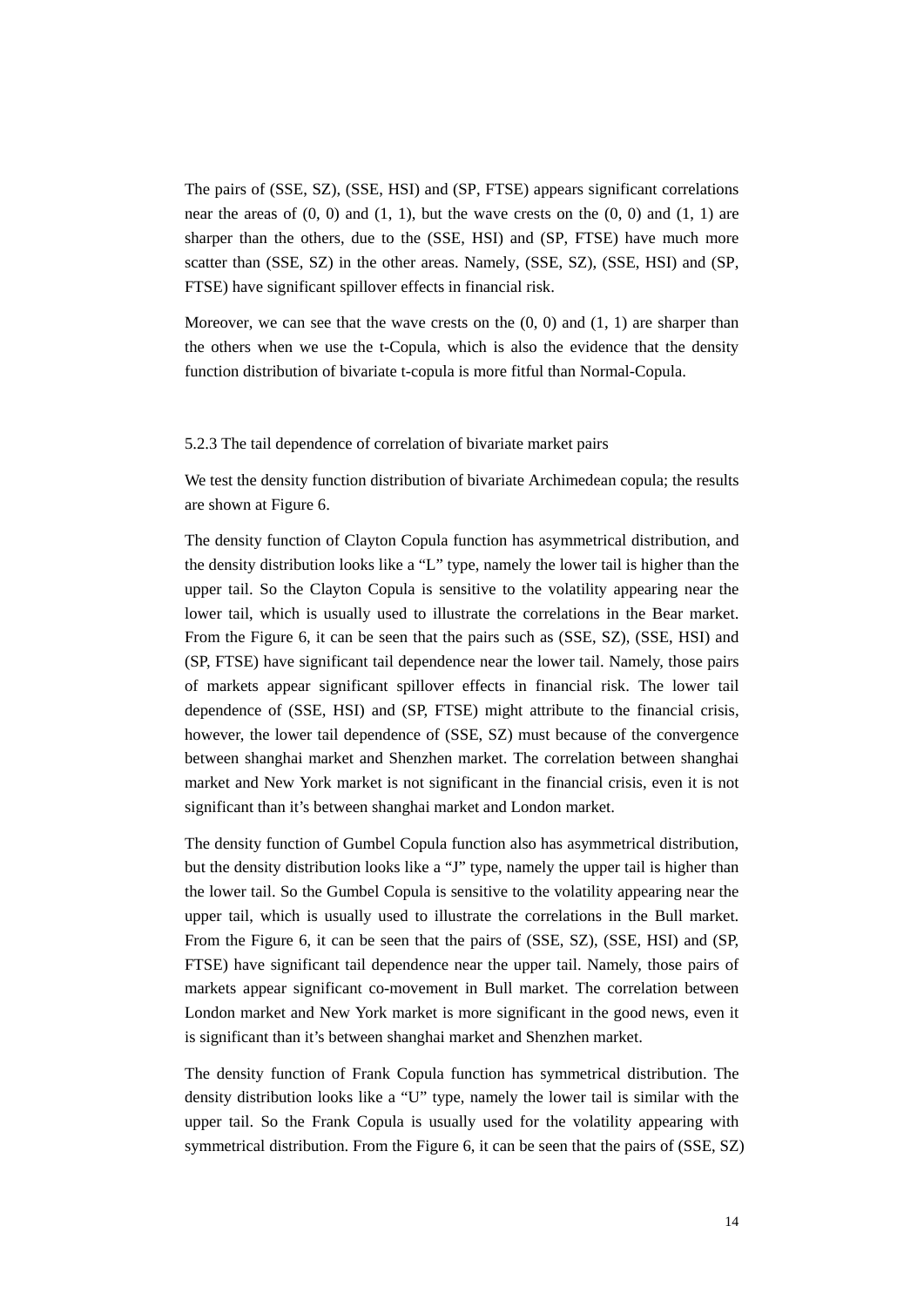and (SP, FTSE) have significant symmetrical distribution. Namely, those pairs of markets appear significant co-movement in good news and bad news. The Frank Copula function is more fitted for depicting the correlation between London market and New York market as well as between shanghai market and Shenzhen market.

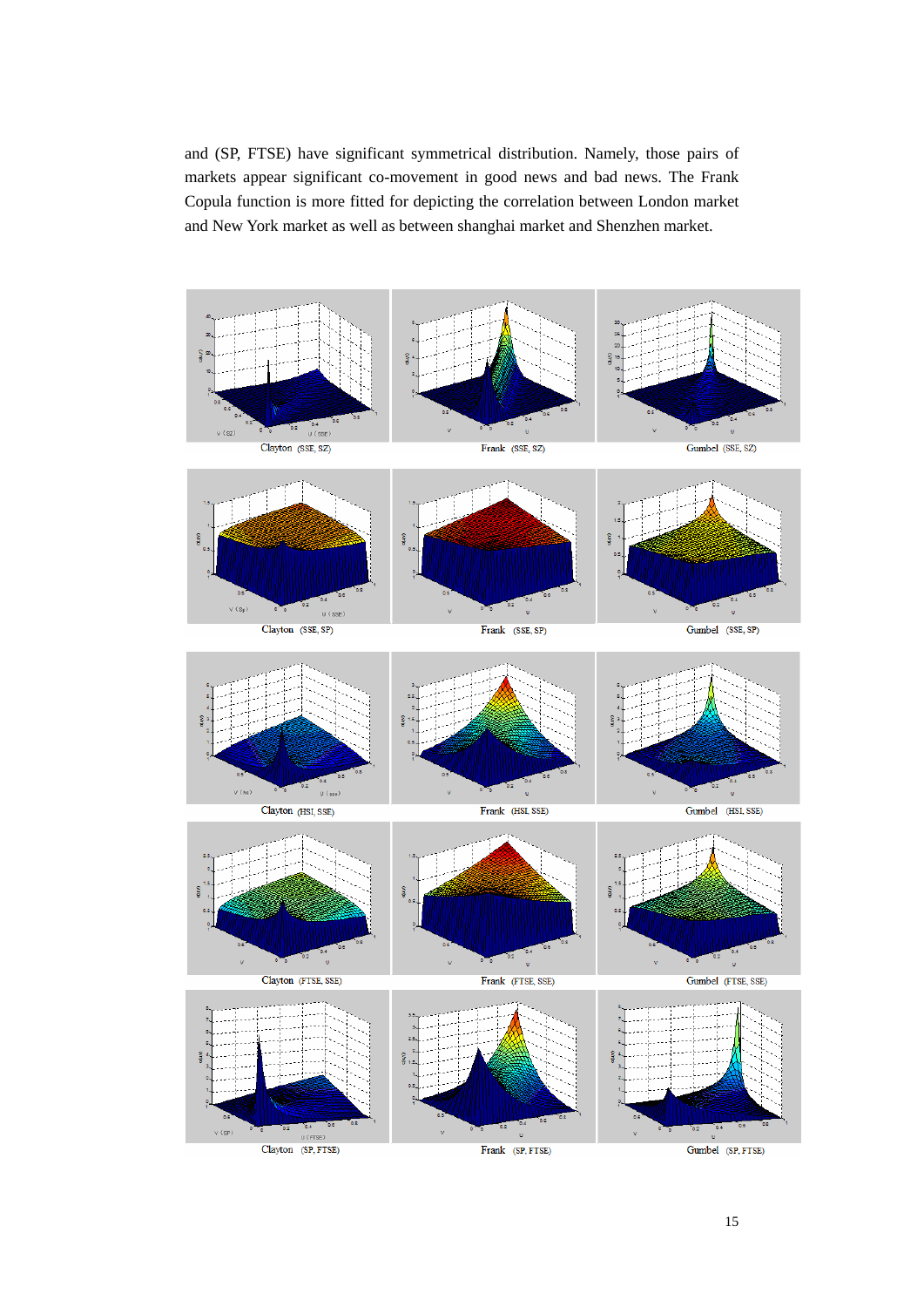# 6. Summary of the findings and concludes

In this paper, we have tested for spillover effects in financial risk between the Shanghai market and the other main stock markets, namely New York, London, Hong Kong, as well as between the Shanghai market and the Shenzhen market.

To account for the complicated distribution and the nonlinear correlation, we use the kernel smoothing function to estimate the marginal density distribution, and use the Copula functions to estimate the joint distribution of the marginal distribution. Furthermore, we use the bivariate Archimedean copula to estimate the symmetrical and asymmetrical distribution.

The tests cover the period of July, 2005 to April, 2010. The main findings are mainly summarized in Figure 5 and Figure 6, which are summarized as follows.

(a) The measures for Skewness and kurtosis indicate that the distributions of returns for all five markets are negatively skewed and leptokurtic relative to the normal distribution, except for Hong Kong market. The Jarque-Bera statistic rejects normality at any level of statistical significance in all cases.

(b) The Kernel smoothing function can be used to estimate the empirical distribution function properly, in some circumstances, it has better ability to estimate the complicated distribution than traditional GARCH model.

(c) The pairs of (SSE, SZ), (SSE, HSI) and (SP, FTSE) appears significant correlations near the areas of  $(0, 0)$  and  $(1, 1)$ . Namely,  $(SSE, SZ)$ ,  $(SSE, HSI)$  and (SP, FTSE) have significant spillover effects in financial risk. And their correlations usually obey t distribution, or t distribution can depict their joint distribution more fitful than normal distribution.

(d) In the Bear market, it can be seen that the pairs such as (SSE, SZ), (SSE, HSI) and (SP, FTSE) appear significant spillover effects in financial risk. The lower tail dependence of (SSE, HSI) and (SP, FTSE) might attribute to the financial crisis, however, the lower tail dependence of (SSE, SZ) must because of the convergence between shanghai market and Shenzhen market. Shanghai market is not affected by New York market significantly in the financial crisis, it can not exert on significant influence to New York market as well.

(e) It also can be seen that the pairs of (SSE, SZ), (SSE, HSI) and (SP, FTSE) have significant tail dependence near the upper tail. That is to say, the correlation between London market and New York market is more significant in the good news, even it is significant than it's between shanghai market and Shenzhen market.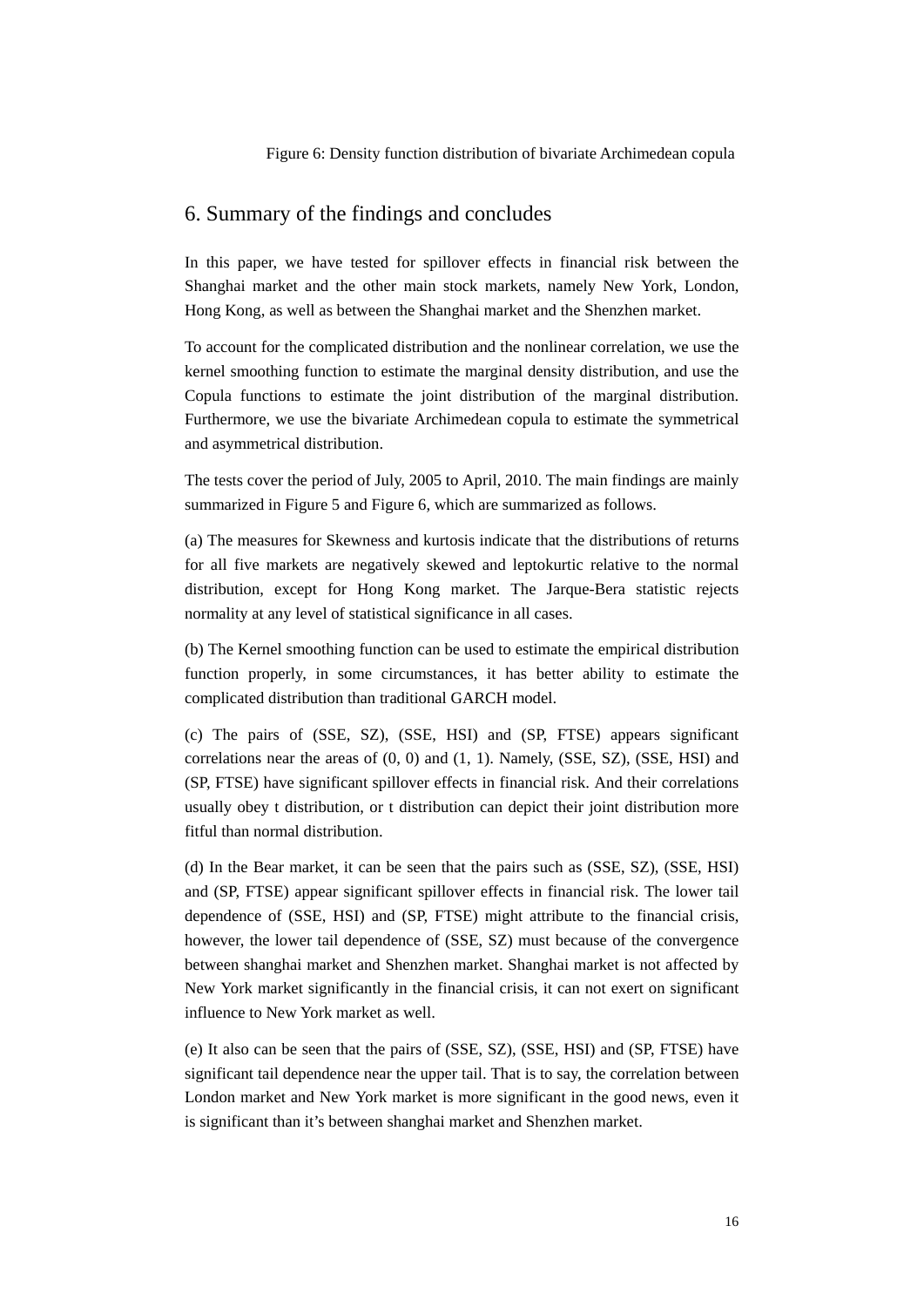(f) The pairs of (SSE, SZ) and (SP, FTSE) have significant symmetrical distribution. Namely, those pairs of markets appear significant co-movement in good news and bad news. The Frank Copula function is more fitted for depicting the correlation between London market and New York market as well as between shanghai market and Shenzhen market.

In summary, Though, Chinese market has more inseparably close relationships in these years, Shanghai market is not affected by New York market significantly in the financial crisis, it can not exert on significant influence to New York market as well. It can be seen that real economic link is not the inevitable reason to lead to the spillover effect in financial risk. From the correlations between Shanghai market and Shenzhen market, as well as between New York market and London market, we might think that the similar degree of market efficiency, the similar attitude about considering on risk and earnings are more important on leading to the spillover effect in stock markets. In the spring of 2006, China's stock markets became a bull market; A-stock rose 130% in one year. Shanghai market index peaked at 6124.04 on 16th Oct. 2007. After that, the index of Shanghai market continued to decline sharply till it had reverted in October 2008 to around 2000, which is an inimitable phenomenon for the other markets.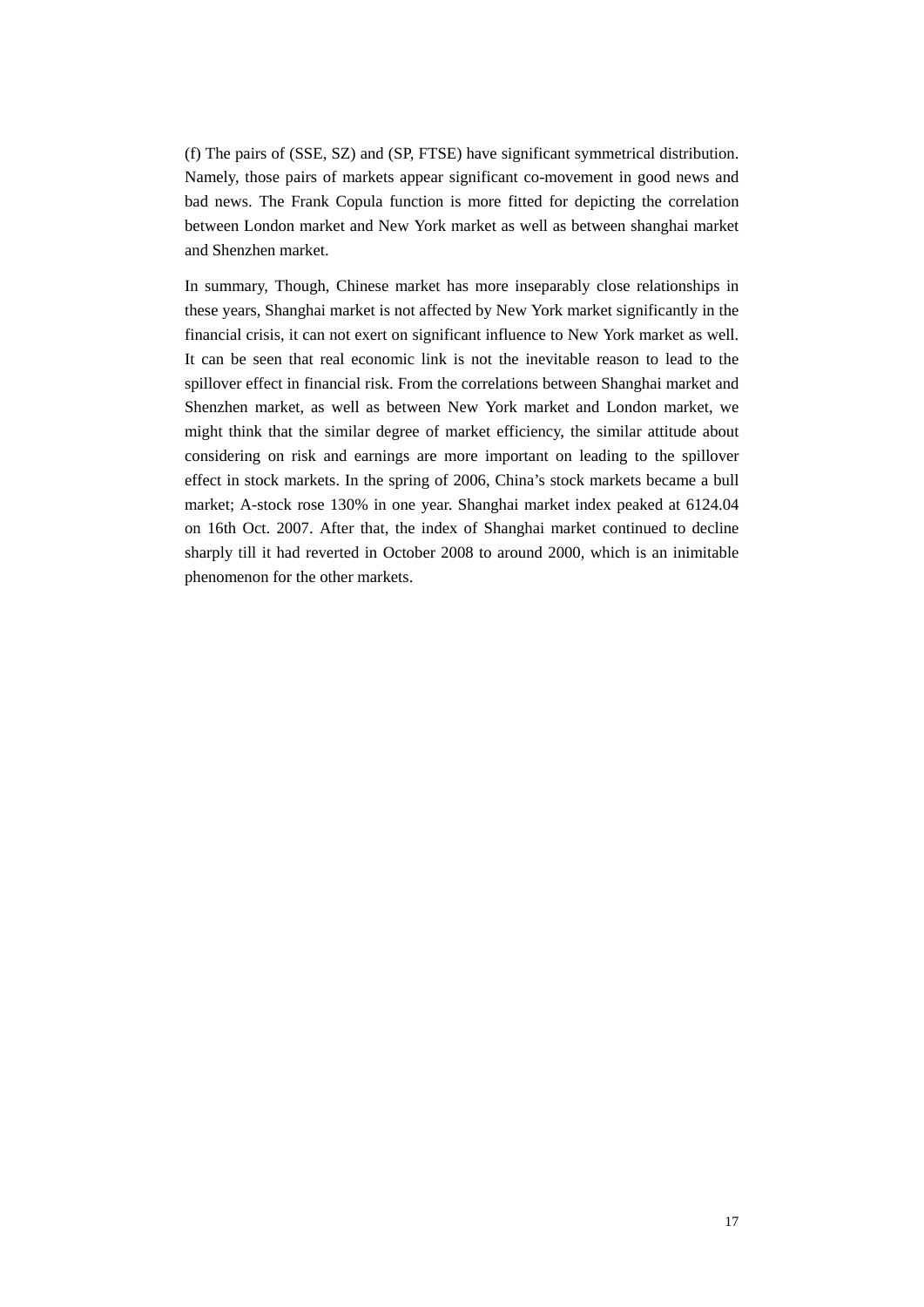## References:

- [1] Ades A., and Chua B. Hak, 1993. Regional Instability and Economic Growth: Thy Neighbor's Curse. *Economic Growth Center, Yale University, Center Discussion Paper* No. 704*.*
- [2] Bollerslev, Tim, 1986. Generalized Autoregressive Conditional Heteroskedasticity. *Journal of Econometrics*. 31: 307-327.
- [3] Bollerslev, T., 1990. Modeling the Coherence in Short-run Nominal Exchange Rates: A Multivariate Generalized ARCH Approach. *Review of Economics and Statistics*. 72: 498-505.
- [4] Bollerslev, T., Engle, R. F. and Nelson D. B., 1994. ARCH Models. Handbook of Econometrics, Volume 4, *Amsterdam: Elsevier Science B.V*.
- [5] Boyer, M. S., Gibson, B. H., and M. Loretan, 1999. Pitfalls in tests for changes in correlations, *International Financial Discussion Paper* 597.
- [6] Calvo, S. and C. Reinhart., 1996. Capital flows to Latin America: Is there evidence of contagion effects? *The World Bank, Policy Research Working Paper Series 1619*.
- [7] Calvo, G., 1999. Contagion in emerging markets: when Wall Street is a carrier, *Mimeo, University of Maryland.*
- [8] Calvo, G. A., and C. M. Reinhart, 2000. Fear of floating. *Working paper, University of Maryland and National Bureau of Economic Research*.
- [9] Chen, X., and Y. Fan, 2002. Estimation of copula-based semi-parametric time series models. *Working paper*, *New York University, and Vanderbilt University.*
- [10] Cipollini, A., and G., Kapetanios, 2003. A Dynamic factor analysis of financial contagion in Asia. *Working paper no. 498, Department of Economics, Queen Mary University of London.*
- [11] Corsetti, G., Pericoli, M., and M. Sbracia, 2002. Some contagion, some interdependence, more pitfalls in tests of financial contagion. *Working paper, Universitá di Roma III, Yale University, CEPR, and Banca d'Italia*.
- [12] Costinot, A., Roncalli, T., and J. Teiletche, 2002.Revisiting the dependence between financial markets with copulas. *Working paper, Crédit Lyonnais*.
- [13] Davidson Russell and James G. Mackinnon, 1993. Estimation and Inference in Econometrics. *Oxford: Oxford University Press.*
- [14] Easterly, W., and R. Levine., 1994. Africa's Growth Tragedy. *Mimeo, World Bank.*
- [15] Edwards, S., 1998. Interest rate volatility, capital controls, and contagion, Working paper no. 6756, NBER.
- [16] Edwards, S., and R. Susmel, 2003. Volatility dependence and contagion in emerging equity markets: evidence from the 1990s. *Review of Economics and Statistics*, 85, 328-348.
- [17] Ehrmann, M., Fratzscher M., and R. Rigobon, 2005. Stocks, bonds, money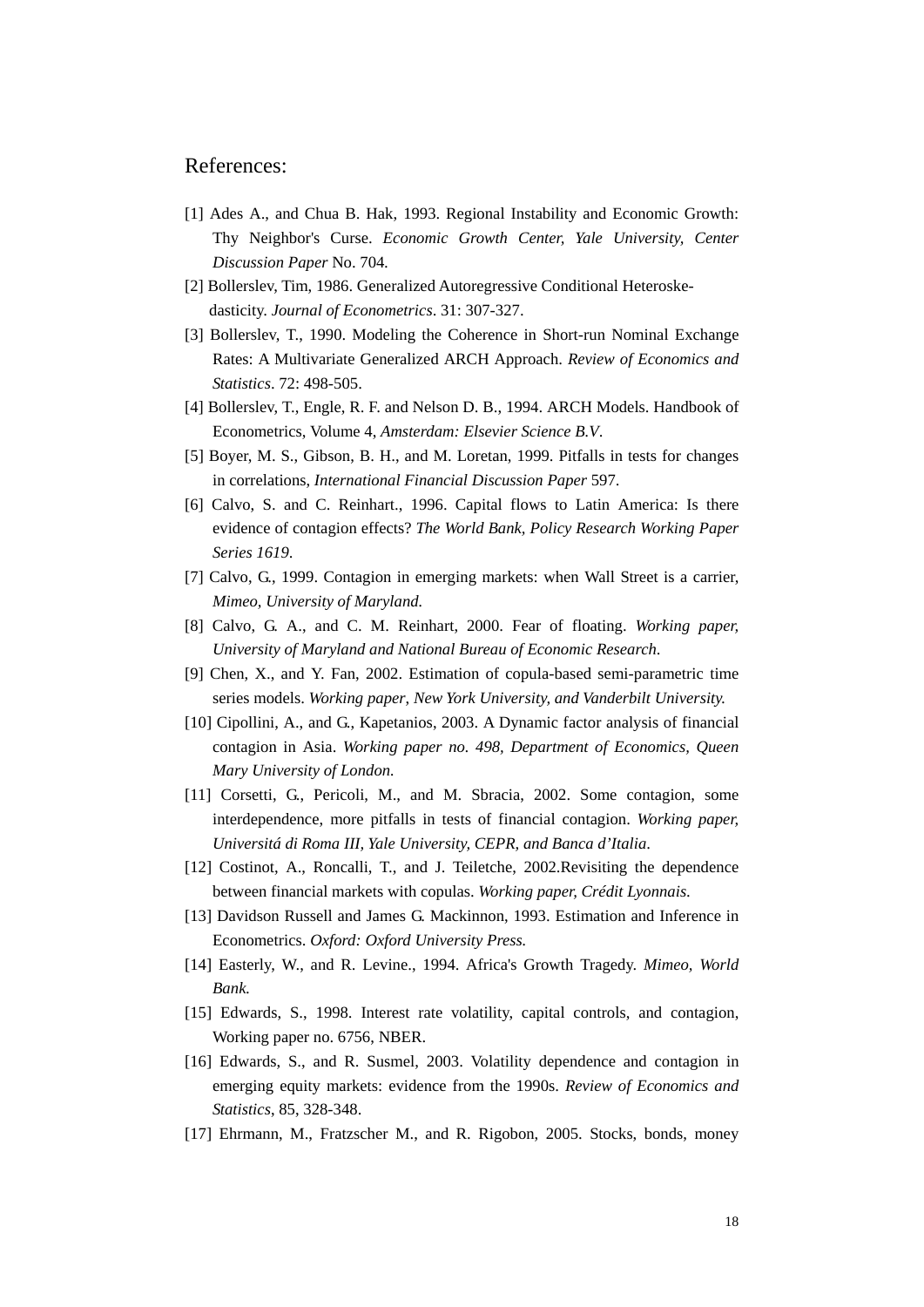markets and exchange rates: measuring international financial transmission. *Working paper, Euro Central Bank and Massachusetts Institute of Technology.* 

- [18] Engle, R. F., 1982. Autoregressive Conditional Heteroskedasticity with Estimates of the Variance of UK Inflation. *Econometrica*. 50: 987-1008.
- [19] Engle, R. F and Kroner,K.F., 1995. Simultaneous Generalized ARCH. *Econometric Theory*. 11:122-150.
- [20] Fama, E. F.,1965. The Behavior of Stock Market Prices. *Journal of Business*. 38: 34-105.
- [21] Forbes K, Rigobon R., 2002. No contagion, only interdependence: measuring stock markets co movements. *Journal of Finance*. 57(5):2223-2261.
- [22] Granger, C. W. J., 1969. Investigating Causal Relations by Econometric Models and Cross-Spectral Methods. *Econometrica*. 37, 424–438.
- [23] Hamao,Y.,Masulis,R.W.,and Ng,V ,1990. Correlations in Price Changes and Volatility across International Stock Markets. *Review of Financial Studies*.3:281-307.
- [24] Hamilton, James D.,1994. Times Series Analysis. *Princeton: Princeton University Press*.
- [25] Hoffmaister, A., and C. A. Végh., 1994. Disinflation and the Recession-Now-Versus-Recession-Later Hypothesis: Evidence from Uruguay. *Mimeo, International Monetary Fund.*
- [26] Hu, L., 2003. Dependence patterns across financial markets: a mixed copula approach. *Working paper, Department of Economics, Ohio Sate University.*
- [27] Johansson, A.C., 2009. China's Financial Market Integration with the World. *Working paper*.
- [28] Karolyi, G. A., 2003. Does international financial contagion really exists? *International Finance*, 6, 179-199.
- [29] Kearney, C. and Andrew Patton, 2000. Multivariate GARCH Modeling of Exchange Rate Volatility Transmission in the European Monetary System. *The Financial Review*. 41:29-48.
- [30]King, M. and Sushil Wadhwani, 1990. Transmission of Volatility between Stock Markets. *Review of Financial Studies, Oxford University Press for Society for Financial Studies*, 3(1): 5-33.
- [31]Koch, P.D. and Koch, T. W., 1991. Evolution in Dynamic Linkages across National Stock Indices. *Journal of International Money and Finance*. 10:231-251.
- [32]Li, Q., and J. Racine, 2004. Nonparametric Econometrics, *Manuscript, Texas A & M University and Syracuse University.*
- [33] Longin, F., and B. Solnik, 2001. Extreme correlation of international equity markets. *The Journal of Finance*, 56, 649-676.
- [34]Nelson, D., 1991. Conditional Heteroskedasticity in Asset Returns: A New Approach*. Econometrica*, 59, 347-70.
- [35] Nelsen, R. B., 1999. An Introduction to Copulas. *New York: Springer-Verlag*.